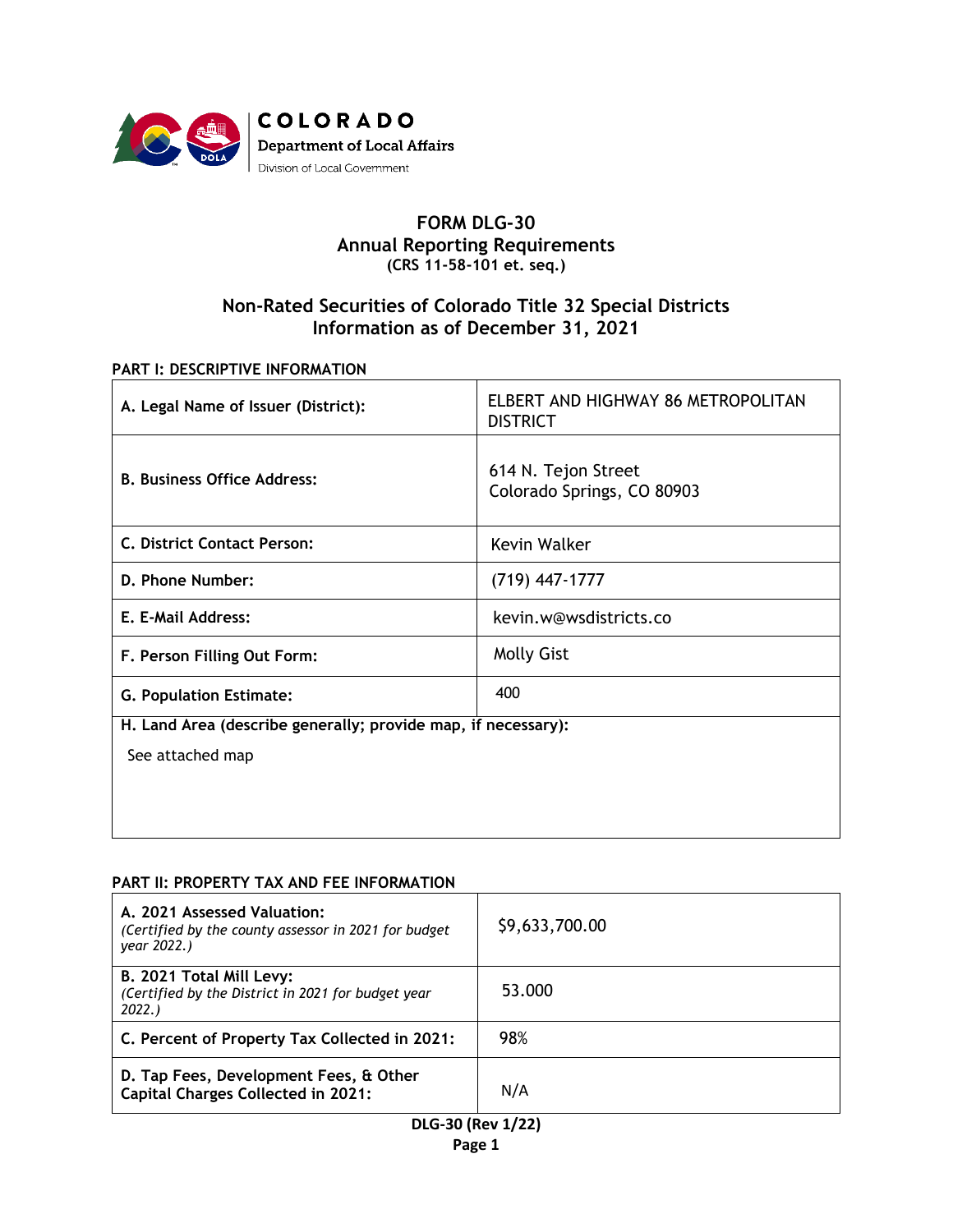### **PART III: OUTSTANDING LONG-TERM OBLIGATIONS**

|                | A. Date of<br><b>Issuance</b> | <b>B.</b> Final<br><b>Maturity Date</b> | C. Type of Obligation                                                                          | D. Reserve Fund<br><b>Balance</b> | E. Original<br>Principal | F. Outstanding<br>Principal |
|----------------|-------------------------------|-----------------------------------------|------------------------------------------------------------------------------------------------|-----------------------------------|--------------------------|-----------------------------|
| ι.             | 12/21/2006                    | 12/01/2046                              | General Obligation (Limited Tax<br>Convertible To Unlimited Tax) Bonds,<br>Series 2006- CLOSED | N/A                               | \$5,500,000.00           | \$0                         |
| $\overline{2}$ | 09/01/2016                    | 12/01/2046                              | General Obligation (Limited Tax Convertible<br>To Unlimited Tax) Refunding Bond Series 2016    | \$372,863.62                      | \$5,210,000.00           | \$5,370,000.00              |
| 3.             |                               |                                         |                                                                                                |                                   |                          |                             |
| 4.             |                               |                                         |                                                                                                |                                   |                          |                             |
| 5.             |                               |                                         |                                                                                                |                                   |                          |                             |

|  |  |  |  | Please provide the following information for ALL currently outstanding long-term obligations (both rated and non-rated).* |  |
|--|--|--|--|---------------------------------------------------------------------------------------------------------------------------|--|
|  |  |  |  |                                                                                                                           |  |

*\*General obligation bonds, limited tax obligation bonds, revenue bonds, lease purchase agreements (if principal from date of issuance is greater than \$100,000), certificates of participation, bond anticipation notes, loans, etc.*

**G. Attach Offering Statement (OS) cover sheet for issue, unless previously submitted.**

**H. Attach any amendments or changes to trust indenture, bond resolution, or other security documents since the date of issuance or submission of last report.**

**I. Have any principal or interest payments been missed? \_\_\_\_\_ Yes \_\_\_\_\_ No** X

J. Has the District ever filed Chapter 9 bankruptcy?  $\quad$  \_\_\_\_\_ Yes (Date filed: \_\_\_\_\_\_\_\_\_\_\_\_\_\_\_\_\_\_\_\_) No  $\frac{\chi}{\chi}$ 

**K. Return completed form: Option 1 – DLG Electronic Filing Portal, Finance Tab, Non-Rated Public Securities Report, [www.dola.colorado.gov/dlg.](http://www.dola.colorado.gov/dlg); Option 2 – U.S. Mail: Division of Local Government, 1313 Sherman St., Room 521, Denver, CO 80203**

> **DLG-30 Page 2**